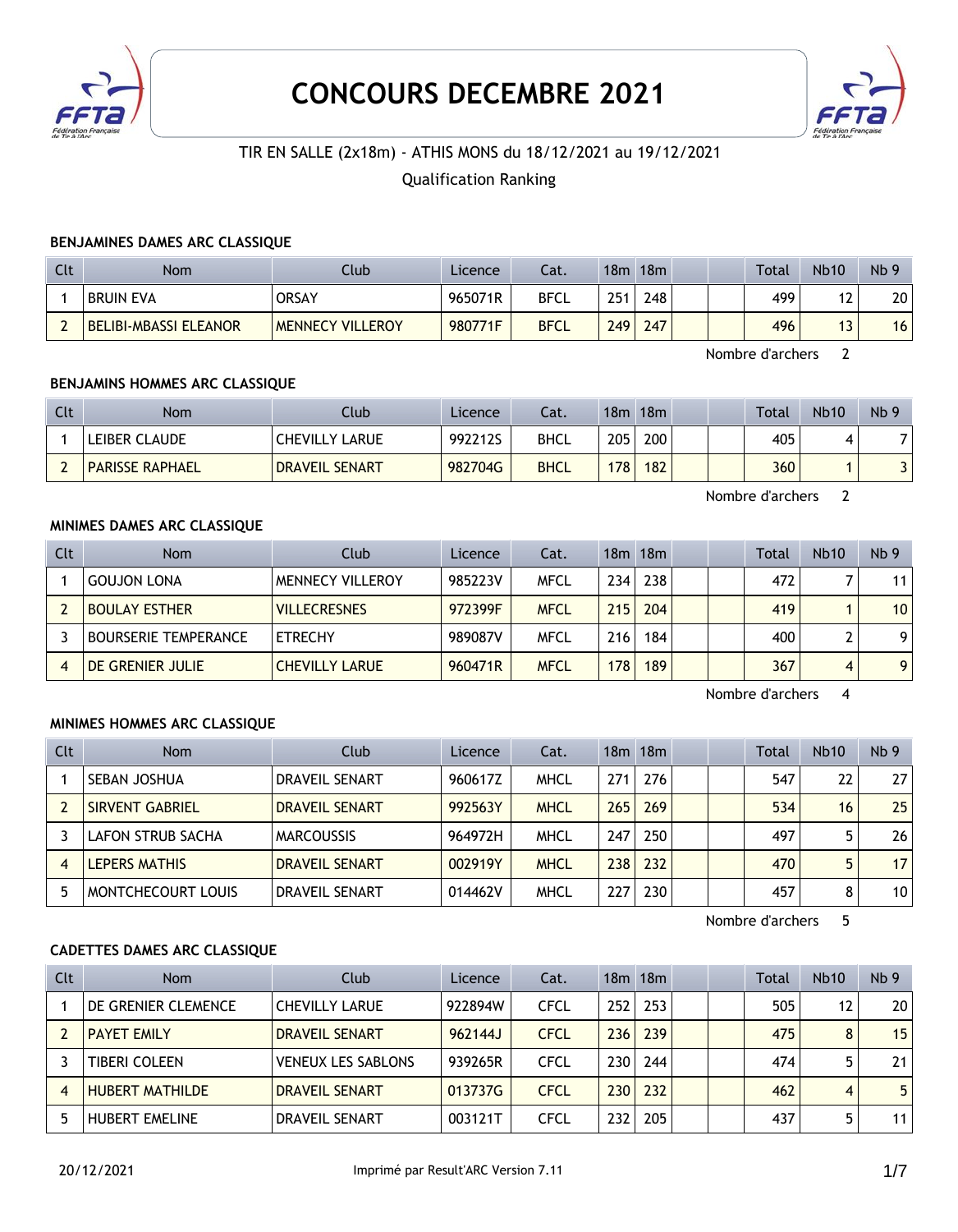|    | <b>TARTAGLIA LENA</b>     | <b>MORSANG SUR ORGE</b>       | 927854M | <b>CFCL</b> | 205 l | 226 |  | 431 | 10 <sup>°</sup> | 8 <sup>1</sup>  |
|----|---------------------------|-------------------------------|---------|-------------|-------|-----|--|-----|-----------------|-----------------|
|    | I BEAUCHAMP LAURA         | <b>ETRECHY</b>                | 969413K | CFCL        | 206   | 217 |  | 423 |                 | 11              |
|    | <b>BOUSSEMART MORGANE</b> | <b>STE GENEVIEVE DES BOIS</b> | 923766U | <b>CFCL</b> | 198   | 192 |  | 390 |                 | 5 <sup>1</sup>  |
|    | HANAIZI MELIA             | <b>CHEVILLY LARUE</b>         | 951291M | CFCL        | 195   | 194 |  | 389 |                 | 10 <sub>1</sub> |
| 10 | <b>KERBRAT LEA</b>        | <b>CHEVILLY LARUE</b>         | 922774R | <b>CFCL</b> | 111   | 130 |  | 241 |                 | 4 <sup>1</sup>  |

# **CADETS HOMMES ARC CLASSIQUE**

| Clt | <b>Nom</b>            | Club                      | Licence | Cat.        |     | 18m 18m |  | <b>Total</b> | Nb10 | Nb <sub>9</sub> |
|-----|-----------------------|---------------------------|---------|-------------|-----|---------|--|--------------|------|-----------------|
|     | LAFARGUETTE LORIS     | DRAVEIL SENART            | 934792D | <b>CHCL</b> | 267 | 268     |  | 535          | 20   | 24              |
|     | <b>DUTILLOY ELIOT</b> | STE GENEVIEVE DES BOIS    | 939127R | <b>CHCL</b> | 254 | 225     |  | 479          | 8    | 16              |
|     | DELESPIERRE MATHIAS   | <b>ETAMPES</b>            | 901866P | CHCL        | 226 | 242     |  | 468          |      | 17              |
| 4   | DUMORTIER LOÏC        | SAINTRY SUR SEINE         | 975108A | <b>CHCL</b> | 193 | 213     |  | 406          | 6    | 8               |
|     | PAQUEREAU RAPHAEL     | <b>VENEUX LES SABLONS</b> | 964747N | CHCL        | 209 | 197     |  | 406          |      | 4               |

Nombre d'archers 5

## **JUNIORS DAMES ARC CLASSIQUE**

| Clt | <b>Nom</b>             | Club                  | Licence | Cat.        |     | 18m 18m |  | <b>Total</b> | <b>Nb10</b> | Nb <sub>9</sub> |
|-----|------------------------|-----------------------|---------|-------------|-----|---------|--|--------------|-------------|-----------------|
|     | <b>BERTHOT FLAVIE</b>  | <b>ETRECHY</b>        | 822112A | <b>JFCL</b> | 271 | 271     |  | 542          | 22          | 23              |
|     | LESEUR TASNIM          | <b>DRAVEIL SENART</b> | 860509L | JFCL        | 251 | 267     |  | 518          | 12          | 26              |
|     | DAUVERGNE CLEMENCE     | <b>MARCOUSSIS</b>     | 964990C | <b>JFCL</b> | 234 | 224     |  | 458          |             | 12              |
| 4   | <b>CAMPEAUX LUCIE</b>  | <b>SAINT VRAIN</b>    | 017320B | <b>JFCL</b> | 154 | 195     |  | 349          |             | $\overline{4}$  |
| 5   | <b>DUCROUX MELANIE</b> | <b>DRAVEIL SENART</b> | 862597F | JFCL        |     |         |  |              |             |                 |

Nombre d'archers 5

## **JUNIORS HOMMES ARC CLASSIQUE**

| Clt | Nom                    | Club                    | Licence | Cat.        |      | 18m 18m |  | Total | <b>Nb10</b>       | Nb <sub>9</sub> |
|-----|------------------------|-------------------------|---------|-------------|------|---------|--|-------|-------------------|-----------------|
|     | <b>GAILLON TRISTAN</b> | <b>ETRECHY</b>          | 848924U | JHCL        | 276  | 284     |  | 560   | 29                | 23              |
|     | <b>ARDELET MAXENCE</b> | <b>MORSANG SUR ORGE</b> | 821626X | <b>JHCL</b> | 243  | 266     |  | 509   | 11 <sub>1</sub>   | 23              |
|     | FROISSART ALEXANDRE    | <b>VILLABE</b>          | 939849A | <b>JHCL</b> | 239  | 240     |  | 479   | $12 \overline{ }$ | 12              |
|     | <b>DE IESU VINCENT</b> | <b>MORSANG SUR ORGE</b> | 897216K | <b>JHCL</b> | 203  | 221     |  | 424   |                   | 13              |
|     | <b>FETTI RARES</b>     | <b>ATHIS MONS</b>       | 980085K | JHCL        | 163. | 145     |  | 308   |                   | 31              |

Nombre d'archers 5

## **SENIORS 1 DAMES ARC CLASSIQUE**

| Clt | <b>Nom</b>               | Club                  | Licence | Cat.               |     | $18m$ 18 $m$ |  | <b>Total</b> | Nb10 | Nb <sub>9</sub> |
|-----|--------------------------|-----------------------|---------|--------------------|-----|--------------|--|--------------|------|-----------------|
|     | <b>COHENDET ANGELINE</b> | <b>BRIGNAIS</b>       | 639746B | S <sub>1</sub> FCL | 287 | 284          |  | 571          | 35   | 22 <sub>1</sub> |
|     | <b>ABDALLAH FANNY</b>    | <b>CRETEIL</b>        | 003996U | S1FCL              | 273 | 266          |  | 539          | 24   | 20 <sub>1</sub> |
|     | <b>GENTILE LISA</b>      | <b>CRETEIL</b>        | 808538W | S1FCL              | 248 | 252          |  | 500          | 12   | 21              |
| 4   | <b>JONO MARINE</b>       | <b>DRAVEIL SENART</b> | 910727W | S1FCL              | 254 | 240          |  | 494          |      | $22 \vert$      |
|     | <b>FLEURET JULIE</b>     | DRAVEIL SENART        | 922657N | S <sub>1</sub> FCL | 244 | 248          |  | 492          | Q    | 24              |
| 6   | <b>VETELE ANNE LAURE</b> | <b>LISSES</b>         | 918769M | S <sub>1</sub> FCL | 253 | 233          |  | 486          | 5    | 22              |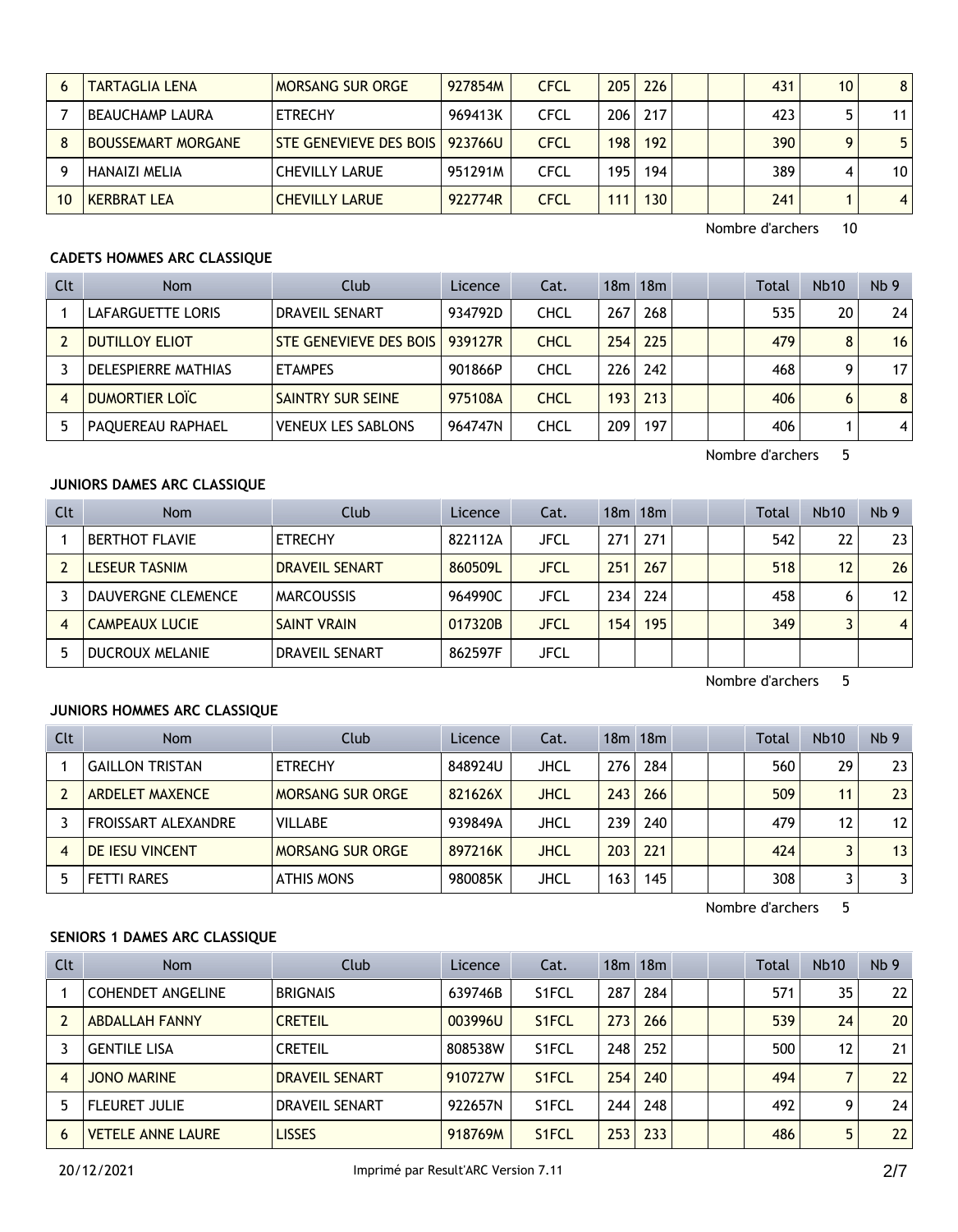|    | CAFFORT MARIE-LAURE     | <b>SOISY SUR SEINE</b> | 959673Y | S1FCL              | 248              | 230 |  | 478 | 13 | 15 <sup>1</sup> |
|----|-------------------------|------------------------|---------|--------------------|------------------|-----|--|-----|----|-----------------|
|    | <b>CAZENAVE PAULINE</b> | <b>VILLEJUIF</b>       | 636182C | S <sub>1</sub> FCL | 228              | 235 |  | 463 | 6  | 22              |
|    | <b>MARSAUD BLANDINE</b> | <b>LISSES</b>          | 654383L | S1FCL              | 235              | 226 |  | 461 |    | 18              |
| 10 | <b>FICHAUX EMELINE</b>  | <b>DRAVEIL SENART</b>  | 885181D | S <sub>1</sub> FCL | 224              | 233 |  | 457 | 10 | 13              |
|    | BELAÏZI CARINE          | ATHIS MONS             | 974862H | S1FCL              | 222              | 206 |  | 428 |    | 14              |
| 12 | <b>HU EMILIE</b>        | <b>CRETEIL</b>         | 905249S | S <sub>1</sub> FCL | 193 <sub>1</sub> | 200 |  | 393 | 5  | 12              |

## **SENIORS 1 HOMMES ARC CLASSIQUE**

| Clt            | Nom                      | Club                       | Licence | Cat.               | 18m 18m |     |  | <b>Total</b> | <b>Nb10</b>    | Nb <sub>9</sub> |
|----------------|--------------------------|----------------------------|---------|--------------------|---------|-----|--|--------------|----------------|-----------------|
| 1              | <b>MULOT FLORENT</b>     | <b>DRAVEIL SENART</b>      | 661811K | S <sub>1</sub> HCL | 280     | 295 |  | 575          | 45             | 13              |
| $\overline{2}$ | <b>TONNAIRE HUGO</b>     | <b>DRAVEIL SENART</b>      | 836828W | S <sub>1</sub> HCL | 283     | 288 |  | 571          | 34             | 23              |
| 3              | <b>FAUCHERON THOMAS</b>  | <b>ISSY LES MOULINEAUX</b> | 434184P | S1HCL              | 285     | 286 |  | 571          | 34             | 23              |
| 4              | <b>GUTHERTZ MAXENCE</b>  | <b>DRAVEIL SENART</b>      | 804251L | S <sub>1</sub> HCL | 287     | 282 |  | 569          | 31             | 27              |
| 5              | L'HERITIER GUILLAUME     | MORSANG SUR ORGE           | 752286C | S1HCL              | 277     | 271 |  | 548          | 25             | 22              |
| 6              | VADELORGE JÉRÔME         | <b>ATHIS MONS</b>          | 002447K | S <sub>1</sub> HCL | 274     | 267 |  | 541          | 15             | 31              |
| 7              | <b>FOSSARD PATRICK</b>   | <b>CHEVILLY LARUE</b>      | 863287F | S1HCL              | 262     | 260 |  | 522          | 17             | 17              |
| 8              | <b>LENOIR JEROME</b>     | <b>CHAUMES EN BRIE</b>     | 398170U | S <sub>1</sub> HCL | 259     | 262 |  | 521          | 14             | 23              |
| 9              | <b>BURNIER ROMAIN</b>    | <b>MORSANG SUR ORGE</b>    | 437309L | S <sub>1</sub> HCL | 256     | 264 |  | 520          | 17             | 21              |
| 10             | <b>AGAPOFF SERGEI</b>    | <b>CRETEIL</b>             | 611515R | S <sub>1</sub> HCL | 261     | 258 |  | 519          | 15             | 23              |
| 11             | CASSIGNAC GUILLAUME      | <b>VENEUX LES SABLONS</b>  | 921690M | S <sub>1</sub> HCL | 246     | 252 |  | 498          | 10             | 22              |
| 12             | <b>RAYMOND QUENTIN</b>   | STE GENEVIEVE DES BOIS     | 958860P | S <sub>1</sub> HCL | 234     | 243 |  | 477          | 11             | 13              |
| 13             | <b>CHUM CHEATHARA</b>    | SOISY SUR SEINE            | 946841A | S1HCL              | 268     | 199 |  | 467          | $\overline{7}$ | 19              |
| 14             | <b>ARNOUX LEOPOLD</b>    | <b>CRETEIL</b>             | 968856E | S <sub>1</sub> HCL | 200     | 232 |  | 432          | $\overline{4}$ | 12              |
| 15             | LEROY STEPHANE           | <b>CHAUMES EN BRIE</b>     | 415834U | S1HCL              | 207     | 218 |  | 425          | 9              | 9 <sup>1</sup>  |
| 16             | <b>DELAPLACE RICHARD</b> | <b>ATHIS MONS</b>          | 896241A | S <sub>1</sub> HCL | 200     | 217 |  | 417          | 5              | 8 <sup>1</sup>  |
| 17             | <b>LAM TIEU-VEY</b>      | <b>ATHIS MONS</b>          | 000416C | S <sub>1</sub> HCL | 191     | 197 |  | 388          | 6              | 5 <sup>1</sup>  |

Nombre d'archers 17

# **SENIORS 2 DAMES ARC CLASSIQUE**

| <b>Clt</b>     | <b>Nom</b>                | Club                         | Licence | Cat.               |     | $18m$ 18 $m$ |  | <b>Total</b> | Nb10           | Nb <sub>9</sub> |
|----------------|---------------------------|------------------------------|---------|--------------------|-----|--------------|--|--------------|----------------|-----------------|
|                | PENC CHRISTINE            | <b>MENNECY VILLEROY</b>      | 911750H | S <sub>2</sub> FCL | 265 | 255          |  | 520          | 14             | 21              |
| $\overline{2}$ | <b>CHICAL CHRISTEL</b>    | <b>PARIS INTER ACTIVITES</b> | 603425X | S <sub>2</sub> FCL | 244 | 228          |  | 472          | 13             | 15              |
| 3              | <b>MARSAULT CECILE</b>    | <b>LISSES</b>                | 890793D | S <sub>2</sub> FCL | 225 | 239          |  | 464          | 6              | 14              |
| $\overline{4}$ | <b>JONO KARINE</b>        | <b>DRAVEIL SENART</b>        | 998626N | S <sub>2</sub> FCL | 231 | 223          |  | 454          |                | 15              |
| 5              | DE GRENIER NADINE         | <b>CHEVILLY LARUE</b>        | 980336H | S <sub>2</sub> FCL | 209 | 219          |  | 428          | 3              | 14              |
| 6              | <b>PENC SYLVIE</b>        | <b>MENNECY VILLEROY</b>      | 911748F | S <sub>2</sub> FCL | 228 | 200          |  | 428          | 3              | 11              |
| 7              | <b>VAUGELADE SEVERINE</b> | <b>ATHIS MONS</b>            | 961538A | S <sub>2</sub> FCL | 215 | 212          |  | 427          | 3              | 13              |
| 8              | <b>LIRET ANNE</b>         | <b>VILLEJUIF</b>             | 959719Y | S <sub>2</sub> FCL | 199 | 209          |  | 408          | $\overline{4}$ | 11              |
| 9              | <b>CAMPEAUX VIRGINIE</b>  | <b>SAINT VRAIN</b>           | 984474F | S <sub>2</sub> FCL | 178 | 171          |  | 349          | 2              | $\mathbf{2}$    |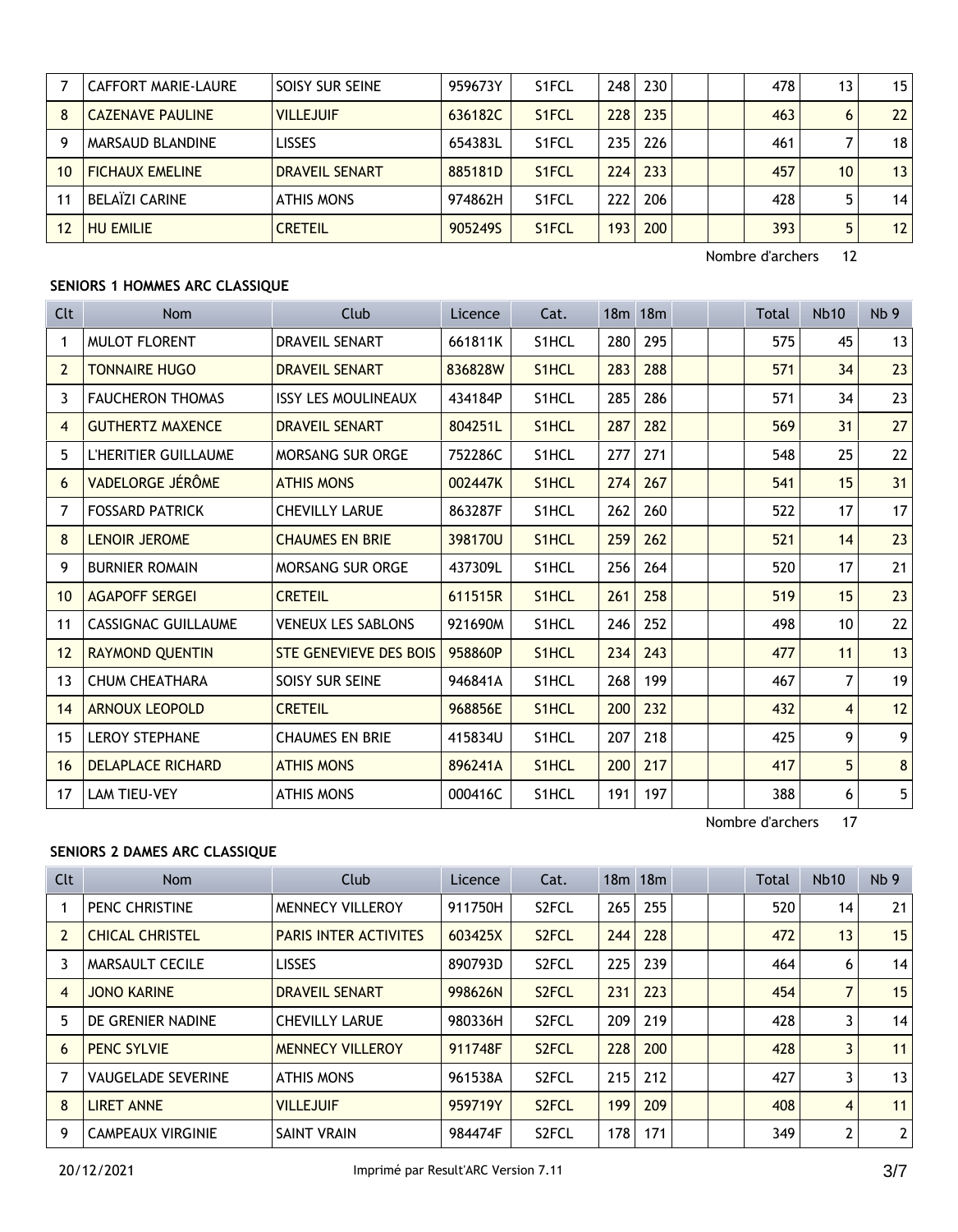| <b>SOPHIE</b><br>$\cdots$<br>S <sub>2</sub> FCI<br><b>ARUE</b><br>286<br>.<br>$\mathbf{M}$<br>10<br><b>DK</b><br><b>73 IL</b><br>74<br>.<br>_______<br>$\sim$<br>__ |
|---------------------------------------------------------------------------------------------------------------------------------------------------------------------|
|---------------------------------------------------------------------------------------------------------------------------------------------------------------------|

## **SENIORS 2 HOMMES ARC CLASSIQUE**

| Clt               | Nom                        | Club                       | Licence | Cat.               |     | 18m 18m |  | <b>Total</b> | <b>Nb10</b>    | Nb <sub>9</sub> |
|-------------------|----------------------------|----------------------------|---------|--------------------|-----|---------|--|--------------|----------------|-----------------|
| 1                 | <b>BETHENON REMI</b>       | EGLY                       | 627761Z | S2HCL              | 271 | 279     |  | 550          | 29             | 22              |
| $\overline{2}$    | PERRAULT PHILIPPE          | <b>SOISY SUR SEINE</b>     | 884358J | S2HCL              | 272 | 263     |  | 535          | 20             | 27              |
| 3                 | LOUCHE BENJAMIN            | SAINT GERMAIN SUR MO       | 072744V | S2HCL              | 274 | 260     |  | 534          | 19             | 26              |
| 4                 | <b>BOIG PHILIPPE</b>       | PARIS 13 USMT              | 900149Y | S2HCL              | 262 | 265     |  | 527          | 19             | 17              |
| 5                 | <b>CHAMBENOIS STEPHANE</b> | <b>MASSY</b>               | 791437H | S2HCL              | 261 | 263     |  | 524          | 18             | $20\,$          |
| 6                 | <b>MARSIN DAVID</b>        | <b>CRETEIL</b>             | 951982N | S2HCL              | 259 | 265     |  | 524          | 15             | 24              |
| 7                 | LOPEZ YVES                 | DRAVEIL SENART             | 656846N | S2HCL              | 263 | 254     |  | 517          | 11             | 25              |
| 8                 | <b>CLERGEOT CHRISTOPHE</b> | <b>MENNECY VILLEROY</b>    | 675918U | S2HCL              | 260 | 255     |  | 515          | 13             | 21              |
| 9                 | DUONG ANH DUNG             | STE GENEVIEVE DES BOIS     | 909337K | S2HCL              | 261 | 254     |  | 515          | 11             | 22              |
| 10 <sup>°</sup>   | <b>SOUBRIER SYLVAIN</b>    | <b>SOISY SUR SEINE</b>     | 894895M | S2HCL              | 258 | 256     |  | 514          | 11             | 28              |
| 11                | <b>CAMPEAUX CHRISTOPHE</b> | <b>SAINT VRAIN</b>         | 984489X | S2HCL              | 257 | 253     |  | 510          | 13             | 19              |
| $12 \overline{ }$ | <b>BARBERET ADRIEN</b>     | <b>ORSAY</b>               | 959158N | S2HCL              | 255 | 253     |  | 508          | 12             | 21              |
| 13                | <b>KEMPF PASCAL</b>        | DRAVEIL SENART             | 726184F | S2HCL              | 251 | 253     |  | 504          | 12             | 15              |
| 14                | <b>CARAT FRANCK</b>        | <b>VILLABE</b>             | 841206E | S2HCL              | 242 | 251     |  | 493          | 9              | 18              |
| 15                | <b>BRADA GILLES</b>        | <b>MONTLHERY</b>           | 818086Z | S2HCL              | 239 | 250     |  | 489          | 17             | 13              |
| 16                | MAINFERME JEAN-MICHEL      | <b>LISSES</b>              | 656974C | S2HCL              | 241 | 247     |  | 488          | 13             | 21              |
| 17                | COCHET JEAN-FRANÇOIS       | MORSANG SUR ORGE           | 918584L | S2HCL              | 255 | 233     |  | 488          | 11             | 17              |
| 18                | <b>CHAPELLE JEROME</b>     | <b>CRETEIL</b>             | 892483R | S2HCL              | 254 | 233     |  | 487          | 12             | 11              |
| 19                | NACAOUELE BERTRAND         | VILLABE                    | 938354A | S2HCL              | 237 | 242     |  | 479          | 8              | 14              |
| 20                | <b>VERDIER ALAIN</b>       | <b>LISSES</b>              | 978177L | S2HCL              | 240 | 238     |  | 478          | 12             | 16              |
| 21                | MONEGER BORIS              | MENNECY VILLEROY           | 955874U | S2HCL              | 243 | 234     |  | 477          | 7              | 16              |
| 22                | <b>LALYRE CLAUDE</b>       | <b>DRAVEIL SENART</b>      | 616185S | S2HCL              | 231 | 245     |  | 476          | 11             | 15              |
| 23                | <b>VANNIER GUILLAUME</b>   | STE GENEVIEVE DES BOIS     | 964543S | S2HCL              | 241 | 234     |  | 475          | 10             | 13              |
| 24                | <b>LAGADU LOIC</b>         | <b>CRETEIL</b>             | 901785B | S2HCL              | 240 | 229     |  | 469          | 3              | 19              |
| 25                | <b>TIBERI OLIVIER</b>      | <b>VENEUX LES SABLONS</b>  | 956909U | S2HCL              | 241 | 220     |  | 461          | 10             | 11              |
| 26                | <b>PISSOT XAVIER</b>       | LA FERTE ALAIS             | 985309N | S2HCL              | 218 | 227     |  | 445          | $\overline{4}$ | 11              |
| 27                | LECOMTE YANN               | <b>ATHIS MONS</b>          | 002438A | S2HCL              | 206 | 236     |  | 442          | 8              | 14              |
| 28                | <b>BERTHOT FRANCOIS</b>    | <b>ETRECHY</b>             | 862486K | S <sub>2</sub> HCL | 214 | 225     |  | 439          | 5              | 11              |
| 29                | JUIGNET NICOLAS            | STE GENEVIEVE DES BOIS     | 918601E | S2HCL              | 213 | 207     |  | 420          | 4              | 8               |
| 30 <sup>°</sup>   | <b>LENEN GILDAS</b>        | <b>ATHIS MONS</b>          | 035385M | S2HCL              | 188 | 221     |  | 409          | 4              | $\overline{7}$  |
| 31                | <b>MENARD GWENAEL</b>      | <b>CHEVILLY LARUE</b>      | 980349X | S2HCL              | 210 | 186     |  | 396          | $\overline{2}$ | $\overline{7}$  |
| 32                | <b>AUFORT THIERRY</b>      | <b>LISSES</b>              | 901230Y | S2HCL              | 183 | 212     |  | 395          | 6              | $\bf 8$         |
| 33                | <b>BEAUCHAMP HERVE</b>     | <b>ETRECHY</b>             | 006969A | S2HCL              | 195 | 148     |  | 343          | $\mathbf{1}$   | 4               |
| 34                | <b>BIDAULT JEROME</b>      | <b>ISSY LES MOULINEAUX</b> | 286233Y | S2HCL              | 292 |         |  | 292          |                |                 |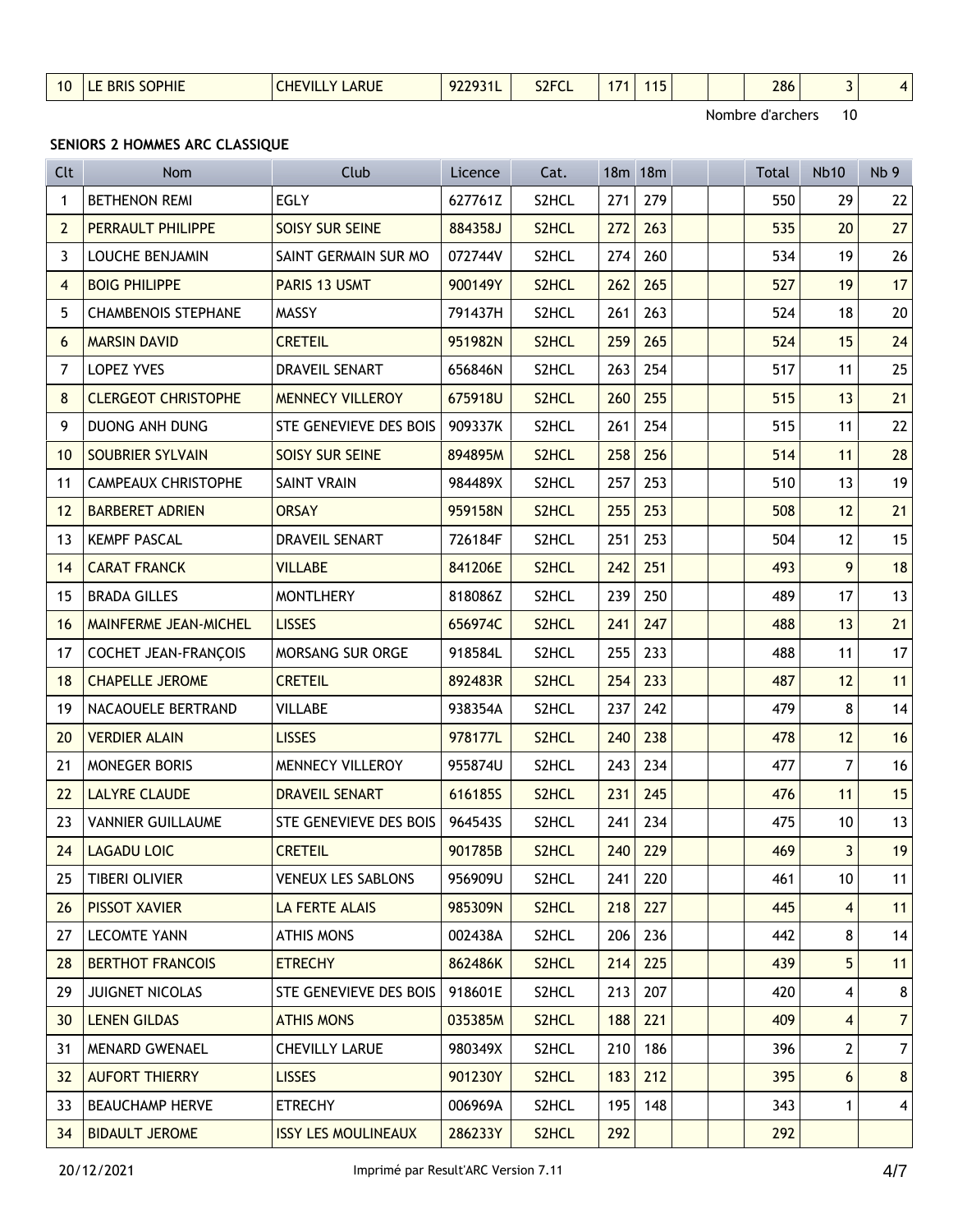|  | つに<br><b>ب ب</b> | .<br>the contract of the contract of the contract of the contract of the contract of the contract of the contract of | $\overline{\phantom{a}}$ AMP <sup><math>\overline{\phantom{a}}</math></sup> | 789<br>506. | <b>S2HCL</b> |  |  |  |  |  |  |  |
|--|------------------|----------------------------------------------------------------------------------------------------------------------|-----------------------------------------------------------------------------|-------------|--------------|--|--|--|--|--|--|--|
|--|------------------|----------------------------------------------------------------------------------------------------------------------|-----------------------------------------------------------------------------|-------------|--------------|--|--|--|--|--|--|--|

#### **SENIORS 3 DAMES ARC CLASSIQUE**

| Clt | <b>Nom</b>               | Club                  | Licence | Cat.  | 18 <sub>m</sub>  | 18m        |  | Total | <b>Nb10</b> | Nb <sub>9</sub> |
|-----|--------------------------|-----------------------|---------|-------|------------------|------------|--|-------|-------------|-----------------|
|     | <b>BURNIER CATHERINE</b> | MORSANG SUR ORGE      | 279327S | S3FCL | 240 <sub>1</sub> | 233        |  | 473   | 10          | 14              |
|     | <b>HAMARD SYLVIE</b>     | <b>DRAVEIL SENART</b> | 764376U | S3FCL | 246              | 217        |  | 463   |             | 14              |
|     | ENGAMMARE FRANCOISE      | CHEVILLY LARUE        | 233333Y | S3FCL | 223              | <b>200</b> |  | 423   |             | 91              |

Nombre d'archers 3

## **SENIORS 3 HOMMES ARC CLASSIQUE**

| Clt            | Nom                         | Club                          | Licence | Cat.  |     | 18m 18m |  | <b>Total</b> | <b>Nb10</b>    | Nb <sub>9</sub> |
|----------------|-----------------------------|-------------------------------|---------|-------|-----|---------|--|--------------|----------------|-----------------|
| 1              | <b>GLACET ARNAUD</b>        | STE GENEVIEVE DES BOIS        | 885565W | S3HCL | 261 | 257     |  | 518          | 15             | 22              |
| $\overline{2}$ | <b>BLIN PHILIPPE</b>        | <b>ETRECHY</b>                | 469283R | S3HCL | 252 | 243     |  | 495          | 8              | 20              |
| 3              | <b>STEINER EFROIM</b>       | PARIS INTER ACTIVITES         | 294289E | S3HCL | 237 | 248     |  | 485          | 13             | 9               |
| 4              | <b>TIZOT ANDRE</b>          | <b>MASSY</b>                  | 640755Y | S3HCL | 241 | 242     |  | 483          | 8              | 16              |
| 5              | SERGENT PASCAL              | <b>CRETEIL</b>                | 233207L | S3HCL | 234 | 238     |  | 472          | 10             | 15              |
| 6              | <b>RAYMOND MICHEL</b>       | <b>STE GENEVIEVE DES BOIS</b> | 979601J | S3HCL | 240 | 219     |  | 459          | 3              | 20              |
| $\overline{7}$ | <b>KOOB ALAIN</b>           | <b>MORSANG SUR ORGE</b>       | 025389X | S3HCL | 231 | 219     |  | 450          | $\overline{7}$ | 8               |
| 8              | <b>ABRIOU DIDIER</b>        | <b>VITRY SUR SEINE</b>        | 968486C | S3HCL | 235 | 207     |  | 442          | $\overline{3}$ | 15              |
| 9              | <b>FOREST ALAIN</b>         | <b>LISSES</b>                 | 824663Y | S3HCL | 211 | 227     |  | 438          | 6              | 14              |
| 10             | <b>HOCHE RAMALINGAM</b>     | <b>ATHIS MONS</b>             | 933094H | S3HCL | 199 | 218     |  | 417          | 5              | 6               |
| 11             | <b>AVRIL DIDIER</b>         | <b>FRESNES ARCHERS</b>        | 629561F | S3HCL | 208 | 200     |  | 408          | 3              | 11              |
| 12             | <b>MASSON PHILIPPE</b>      | <b>CHEVILLY LARUE</b>         | 984202K | S3HCL | 197 | 197     |  | 394          | $\overline{2}$ | 9               |
| 13             | LE STRAT MICHEL             | <b>ATHIS MONS</b>             | 591119W | S3HCL | 180 | 165     |  | 345          | 3              | 5               |
| 14             | <b>TASSIN JEAN-FRANCOIS</b> | <b>ASNIERES SUR SEINE</b>     | 809439A | S3HCL | 144 | 177     |  | 321          |                | 8               |
| 15             | AMREIN DIDIER               | <b>ETRECHY</b>                | 989079L | S3HCL | 108 | 152     |  | 260          | 2              | 3               |
| 16             | <b>MAGNE PHILIPPE</b>       | <b>LES ULIS</b>               | 869400A | S3HCL |     |         |  |              |                |                 |
| 17             | <b>GILBERT JACQUES</b>      | <b>CHAUMES EN BRIE</b>        | 937667D | S3HCL |     |         |  |              |                |                 |

Nombre d'archers 17

## **SENIORS 1 DAMES ARC A POULIES**

| Clt | Nom                 | Club                   | Licence | Cat.                           |     | $18m$ 18 $m$ |  | Total | <b>Nb10</b> | Nb <sub>9</sub> |
|-----|---------------------|------------------------|---------|--------------------------------|-----|--------------|--|-------|-------------|-----------------|
|     | <b>HERVE SANDRA</b> | DRAVEIL SENART         | 765740B | S <sub>1</sub> FCO             | 296 | 293          |  | 589   | 49          | 11 <sub>1</sub> |
|     | LERAY AURELIE       | <b>VILLIERS LE BEL</b> | 915312E | S <sub>1</sub> F <sub>CO</sub> | 273 | 279          |  | 552   | 18          | 36              |
|     | <b>MOULET CELIA</b> | DRAVEIL SENART         | 940769A | S <sub>1</sub> FCO             | 276 | 268          |  | 544   |             | 40              |

Nombre d'archers 3

## **SENIORS 1 HOMMES ARC A POULIES**

| Clt | Nom                   | Club.                | Licence | Cat.  | 18m | 18m |  | <b>Total</b> | <b>Nb10</b> | Nb <sub>9</sub> |
|-----|-----------------------|----------------------|---------|-------|-----|-----|--|--------------|-------------|-----------------|
|     | DELOBELLE FABIEN      | RUEIL MALMAISON STAR | 300680B | S1HCC | 289 | 292 |  | 581          |             | 19              |
|     | <b>ZEKRI SOUFIANE</b> | <b>CRETEIL</b>       | 848089L | S1HCO | 283 | 285 |  | 568          | 29          | 30 <sup>1</sup> |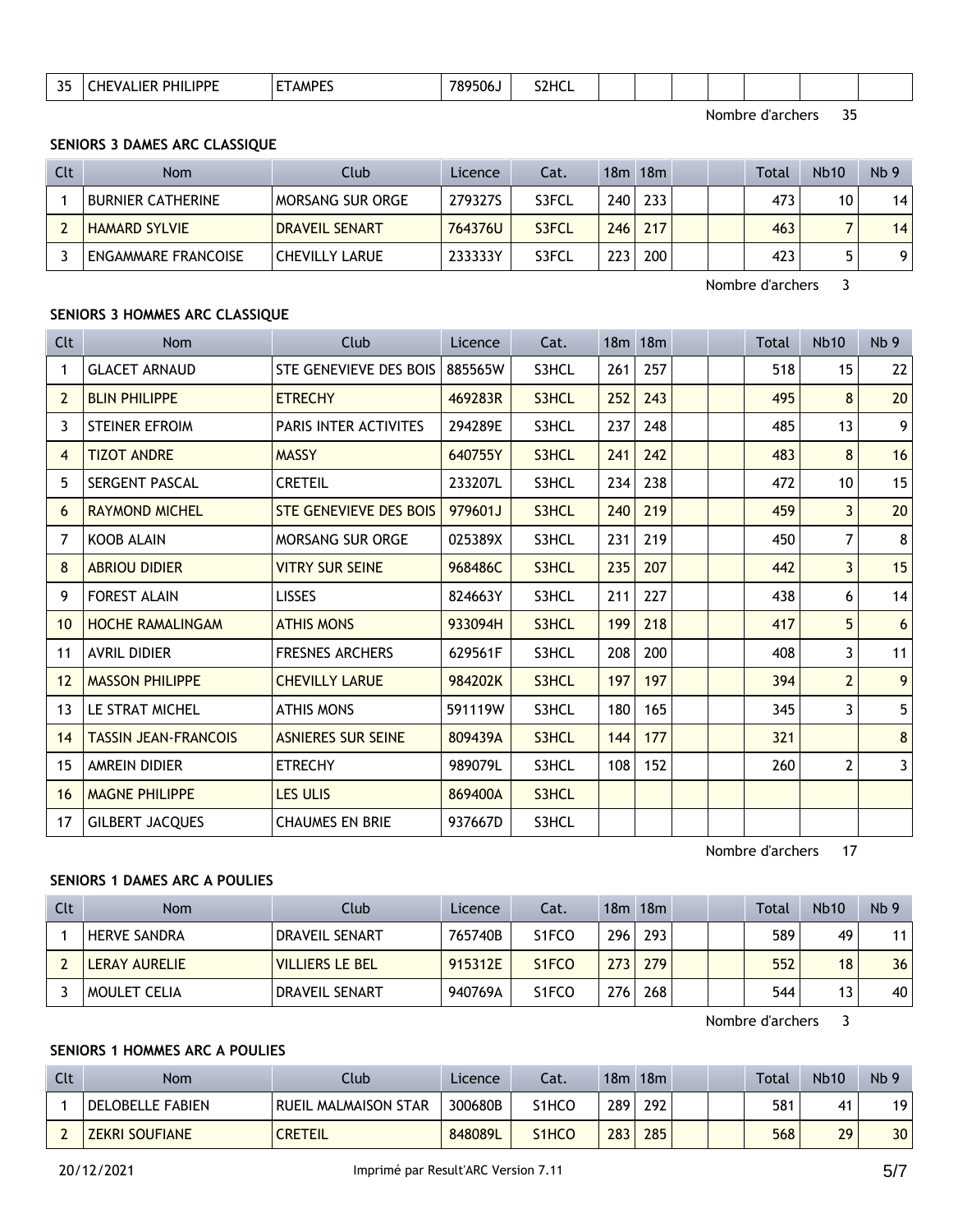| LASSERRE DIMITRI  | <b>CRETEIL</b>        | 701975S | S1HCO                          | 283 | 282 |  | 565 | າ  | 31 |
|-------------------|-----------------------|---------|--------------------------------|-----|-----|--|-----|----|----|
| <b>SIMON MARC</b> | <b>DRAVEIL SENART</b> | 592971J | S <sub>1</sub> HC <sub>O</sub> | 284 | 281 |  | 565 | 77 | 31 |
| LERAY JULIEN      | <b>ATHIS MONS</b>     | 919461P | S1HCO                          | 777 | 281 |  | 558 | 28 | 30 |

## **SENIORS 2 DAMES ARC A POULIES**

| Clt | <b>Nom</b>              | Club                   | Licence | Cat.  | 18m | 18 <sub>m</sub> |  | Total | <b>Nb10</b> | Nb <sub>9</sub> |
|-----|-------------------------|------------------------|---------|-------|-----|-----------------|--|-------|-------------|-----------------|
|     | <b>HUON TIPHAINE</b>    | <b>ANTONY</b>          | 775466Y | S2FCO | 283 | 289             |  | 572   | 32          | 28              |
|     | <b>TREMEAU SANDRINE</b> | <b>VILLIERS LE BEL</b> | 716417P | S2FCO | 289 | 282             |  | 571   | 32          | 27              |

Nombre d'archers 2

#### **SENIORS 2 HOMMES ARC A POULIES**

| Clt | <b>Nom</b>              | Club                   | Licence | Cat.                           |     | 18m 18m |  | Total | <b>Nb10</b> | Nb <sub>9</sub> |
|-----|-------------------------|------------------------|---------|--------------------------------|-----|---------|--|-------|-------------|-----------------|
|     | LE CUNFF LUC            | <b>ANTONY</b>          | 306910Y | S <sub>2</sub> HCO             | 281 | 278     |  | 559   | 21          | 37 <sup>2</sup> |
|     | <b>FORMAUX ERIC</b>     | <b>CRETEIL</b>         | 362769P | S <sub>2</sub> H <sub>CO</sub> | 281 | 277     |  | 558   | 19          | 40 <sup>1</sup> |
|     | STADTMULLER BAPTISTE    | <b>VILLECRESNES</b>    | 995380K | S <sub>2</sub> HCO             | 266 | 278     |  | 544   | 14          | 44              |
| 4   | <b>MARTINEZ LAURENT</b> | STE GENEVIEVE DES BOIS | 689932B | S <sub>2</sub> H <sub>CO</sub> | 270 | 264     |  | 534   | 15          | 36              |
|     | <b>SCHOLTES WILLIAM</b> | <b>ATHIS MONS</b>      | 848129E | S <sub>2</sub> HCO             | 266 | 260     |  | 526   | 9           | 40              |
| 6   | <b>BOULAY DAVID</b>     | <b>VILLECRESNES</b>    | 972397D | S <sub>2</sub> H <sub>CO</sub> | 254 | 252     |  | 506   | 4           | 39              |
|     | <b>VILLORY FREDERIC</b> | STE GENEVIEVE DES BOIS | 756348T | S <sub>2</sub> HCO             | 257 | 245     |  | 502   |             | 27 <sup>2</sup> |

Nombre d'archers 7

## **SENIORS 3 DAMES ARC A POULIES**

| Clt | Nom                        | Clubi                                 | Licence | Cat.  |     | 18m 18m |  | <b>Total</b> | <b>Nb10</b> | Nb <sub>9</sub> |
|-----|----------------------------|---------------------------------------|---------|-------|-----|---------|--|--------------|-------------|-----------------|
|     | ' CHAPUISAT BRIGITTE       | ' SAINT GERMAIN SUR MO                | 788754S | S3FCO | 270 | 276     |  | 546          | 11          | 44              |
|     | <b>MARTINEZ CHRISTIANE</b> | <b>STE GENEVIEVE DES BOIS 229799G</b> |         | S3FCO | 222 | 234     |  | 456          |             | 19              |

Nombre d'archers 2

## **SENIORS 3 HOMMES ARC A POULIES**

| Clt | Nom                         | Club                   | Licence | Cat.  |     | $18m$ 18 $m$ |  | Total | <b>Nb10</b>     | Nb <sub>9</sub> |
|-----|-----------------------------|------------------------|---------|-------|-----|--------------|--|-------|-----------------|-----------------|
|     | <b>MENORET HENRI</b>        | <b>CRETEIL</b>         | 836007D | S3HCO | 285 | 281          |  | 566   | 26              | 34              |
|     | <b>GUILLAMOT YVES</b>       | <b>CRETEIL</b>         | 828203W | S3HCO | 274 | 272          |  | 546   | 15              | 38              |
|     | <b>JALUZOT DIDIER</b>       | <b>ETRECHY</b>         | 380124D | S3HCO | 272 | 272          |  | 544   | 10 <sup>°</sup> | 45              |
| 4   | <b>MARTINEZ JEAN PIERRE</b> | STE GENEVIEVE DES BOIS | 215404K | S3HCO | 263 | 271          |  | 534   | 11              | 40              |
| 5   | POIZEL ALAIN                | <b>PARIS ARCHERS</b>   | 738112W | S3HCO | 261 | 265          |  | 526   | 6               | 38              |
| 6   | <b>SCULO JEAN MICHEL</b>    | <b>ATHIS MONS</b>      | 679933H | S3HCO | 258 | 256          |  | 514   | 7               | 29              |
|     | <b>COUSTOU FRANCOIS</b>     | <b>DRAVEIL SENART</b>  | 815846P | S3HCO | 252 | 254          |  | 506   | 4               | 34              |
| 8   | PRIOUX JEAN LUC             | <b>VILLEJUIF</b>       | 598597Z | S3HCO | 230 | 205          |  | 435   | 4               | 19              |
| 9   | <b>MASSON THIERRY</b>       | <b>EGLY</b>            | 438306V | S3HCO |     |              |  |       |                 |                 |

Nombre d'archers 9

#### **SENIORS DAMES ARC NU**

| $\mathsf{C}$<br> | Nom | Jub <sub>-</sub> | $\mathsf{\neg}$ cence | Cat. | 18n | 18m | Total | <b>Nb10</b> | 5.11<br><b>NL</b> |
|------------------|-----|------------------|-----------------------|------|-----|-----|-------|-------------|-------------------|
|                  |     |                  |                       |      |     |     |       |             |                   |